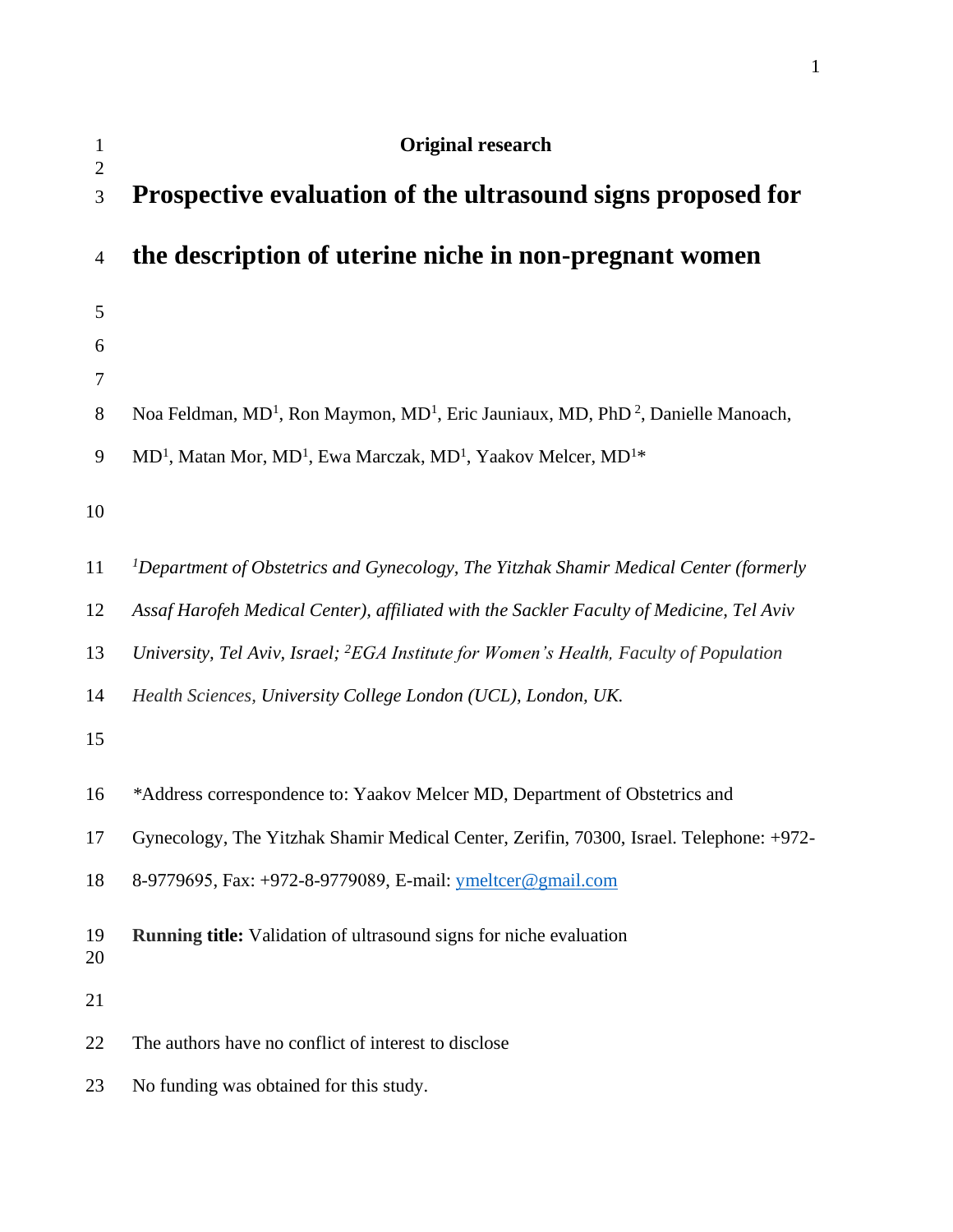#### **ABSTRACT (250 max)**

 **Objectives** To prospectively evaluate the new ultrasound-based signs for the diagnosis of post-cesarean section uterine niche in non-pregnant women and their relationship with clinical factors.

 **Methods** We investigated prospectively a cohort of 160 consecutive women with one previous term cesarean delivery (CD) between December 2019 and 2020. All women had a detailed transvaginal ultrasound examination at 4-12 months after CD and were separated 31 into two subgroups according to different stages of labour at the time of their CD: subgroup A (n=109;68.1%) for elective CD and CD performed in **latent** labour at a cervical dilatation 33 ( $\leq$  4 cm) and subgroup B (n=51;31.9%); for CD performed during the active stage of labour  $(> 4 \text{ cm})$ .

**Results** Overall, 41 women (25.6%) were diagnosed with a uterine niche and the incidence

of a uterine niche was significantly (P<0.001) higher in women who had an elective (20/45;

44.4%) compared to those who had an emergent (21/115; 18.3%) CD. Compared to

38 subgroup B, subgroup A presented with a significantly  $(P=0.027)$  higher incidence of

39 uterine niche located above the vesicovaginal fold and with a significantly  $(P=0.0002)$ 

lower proportion of cesarean scar positioned below the vesicovaginal fold. There was a

significantly (P<0.001) higher proportion of women with a residual myometrial thickness

(RMT)  $>$  3 mm in subgroup A than in subgroup B and a significant negative relationship

43 was found between the RMT and the cervical dilatation at CD ( $r=-0.22$ ; P=0.008).

**Conclusions** Sonographic cesarean section scar assessment indicate that the type of CD

and the stage of labour at which the hysterotomy is performed has an impact on the location

of the scar and the scarification process including the niche formation and RMT.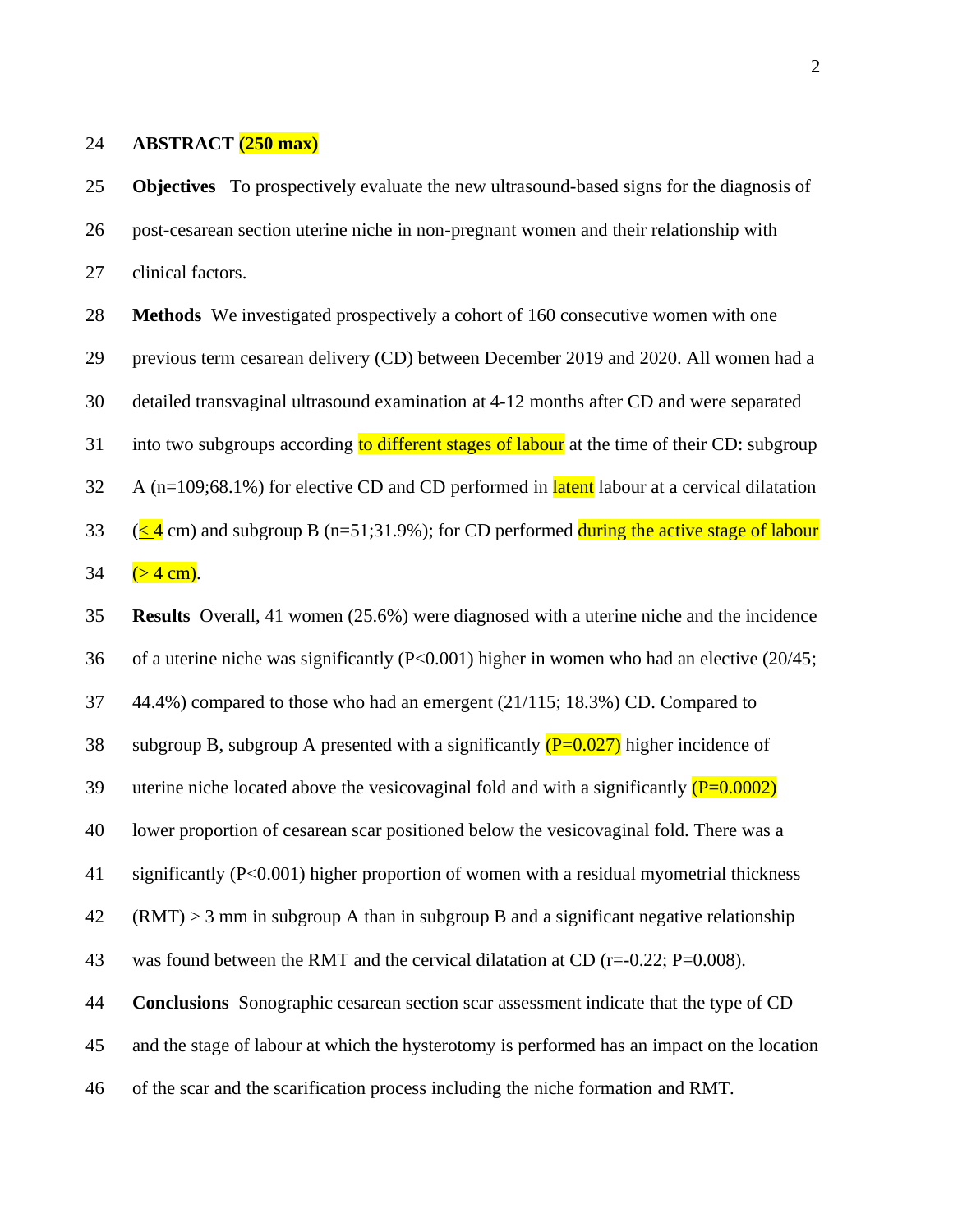# *Key Words* - Cesarean delivery; uterine niche; uterine scar; residual myometrial thickness;

preterm labor.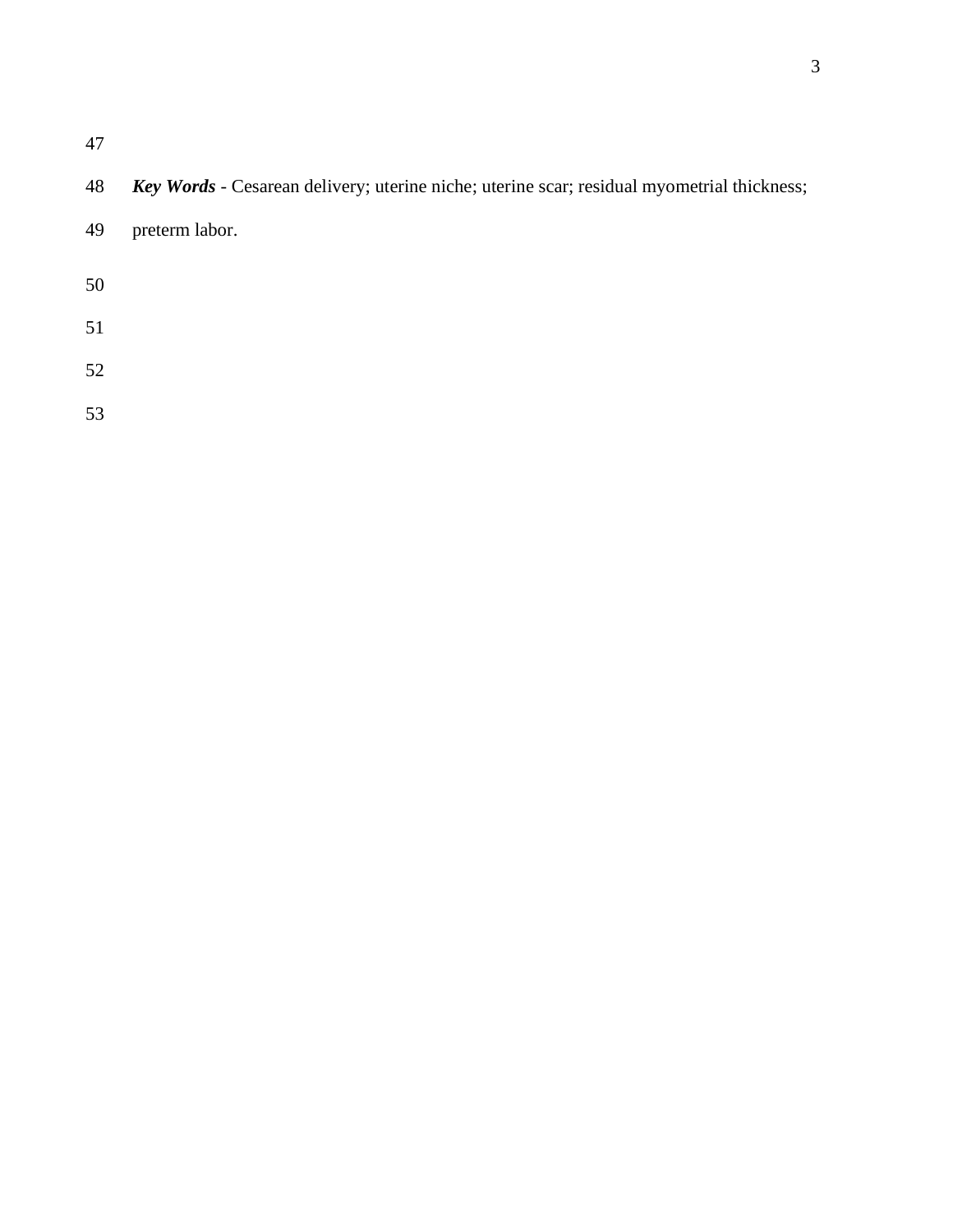| 54 | Cesarean delivery (CD) rates have increased exponentially around the world in the last two                           |
|----|----------------------------------------------------------------------------------------------------------------------|
| 55 | decades. <sup>1</sup> The development of cesarean scar defect or 'niche' also called isthmocele, is                  |
| 56 | considered as one of the key factors associated with secondary obstetrics and gynecologic                            |
| 57 | complications. This phenomenon has been indirectly associated with an increase in                                    |
| 58 | iatrogenic obstetric complications in subsequent pregnancies including cesarean scar                                 |
| 59 | pregnancies and accreta placentation <sup>2,3</sup> and more recently preterm birth. <sup>4-6</sup> The tethering of |
| 60 | the endometrium in a niche can serve as a reservoir for intermenstrual blood and fluid and                           |
| 61 | several studies have shown that niches are the causative factor of long-term gynecology                              |
| 62 | morbidity including postmenstrual spotting and dysmenorrhea, and possibly subfertility. <sup>7-12</sup>              |
| 63 | Muscles in general do not heal by regenerating muscle fibers, but by forming                                         |
| 64 | "foreign" substances including collagen. The myometrial scar tissue often presents with                              |
| 65 | myofibre disarray, tissue edema, inflammation and elastosis. <sup>13</sup> In large caesarean scar                   |
| 66 | defect, there is often an absence of re-epithelialisation in large uterine scar area and the                         |
| 67 | leucocyte recruitment to the endometrium during the secretory phase is affected. <sup>14</sup> A recent              |
| 68 | study has also shown that smooth muscle volume density is decreased in the lower uterine                             |
| 69 | segment after cesarean birth and the number of apoptotic nuclei increased up to 3 years                              |
| 70 | after surgery. <sup>15</sup> A Doppler study of the uterine circulation has shown that the uterine                   |
| 71 | vascular resistance is increased, and the volume blood flow is decreased, in women with a                            |
| 72 | prior CD compared to controls with a previous vaginal birth. <sup>16</sup> Experiments in mice have                  |
| 73 | also shown that differences in regenerative ability translate into histological, proliferative                       |
| 74 | and functional differences in biomechanical properties of the scarred myometrium after                               |
| 75 | cesarean section. <sup>17</sup> These findings highlight the long-term impact of a cesarean scar tissue              |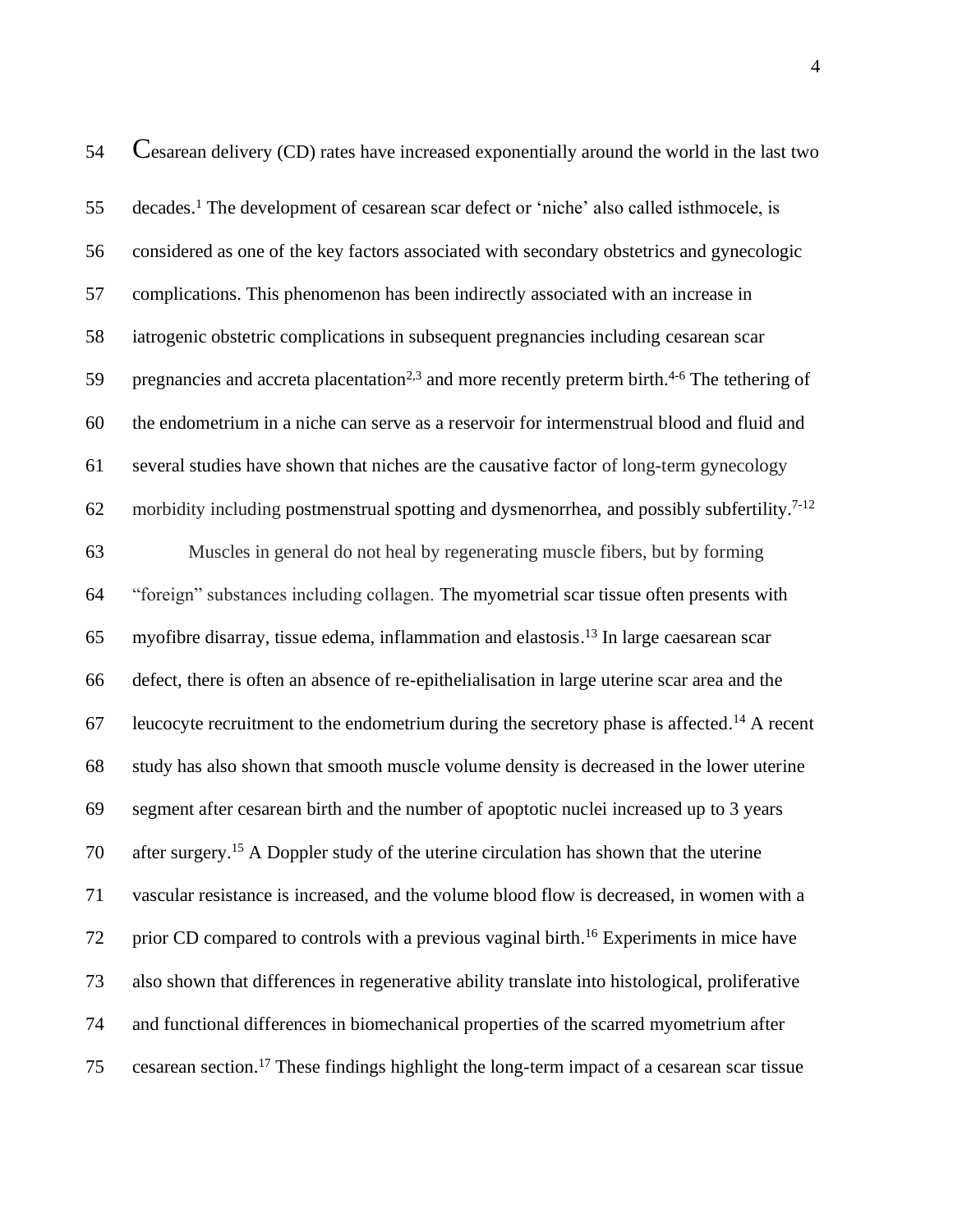on both the endometrial biology and the overall uterine vascularization and can explain the development of a uterine niche and the secondary gynecologic symptoms and the higher 78 risk of scar implantation<sup>18</sup> and abnormal placentation.<sup>19,20</sup> The incidence of uterine niche after prior CD varies widely in the literature ranging 80 between 24% and 70%.<sup>10, 21-23</sup> This is due to differences in population demographics including the numbers of prior CDs, the gestational age at delivery and the incidence of emergent versus elective CD and assessment methodology the timing of the assessment in relation to the last CD and the use of 3D imaging and sonohysterography. Furthermore, many cohort studies are small, retrospective and have not use a uniform ultrasound definition for the uterine niche. In 2019, experts of the European Niche Taskforce participated in a Delphi procedure to standardise uterine niche evaluation in non-pregnant 87 women including a description of ultrasound signs reached by consensus.<sup>24</sup> The aim of this study was to prospectively evaluate these ultrasound signs and their relationship with clinical factors in women with a history of one prior CD. 

## **Materials and Methods**

92 This prospective cohort study was conducted at the Department of Obstetrics  $\&$ 

Gynecology, Shamir Medical Centre, Israel between December 2019 and December 2020.

The study was approved by the local institutional ethics committee (# 0180-19; approval

24-11-2019) and written informed consent was obtained from all participants. We enrolled

- 96 woman with one previous term  $(\geq)37$  weeks) CD. All CDs were performed with a low
- transverse uterine incision and the uterus was closed in two unlocked layers. Exclusion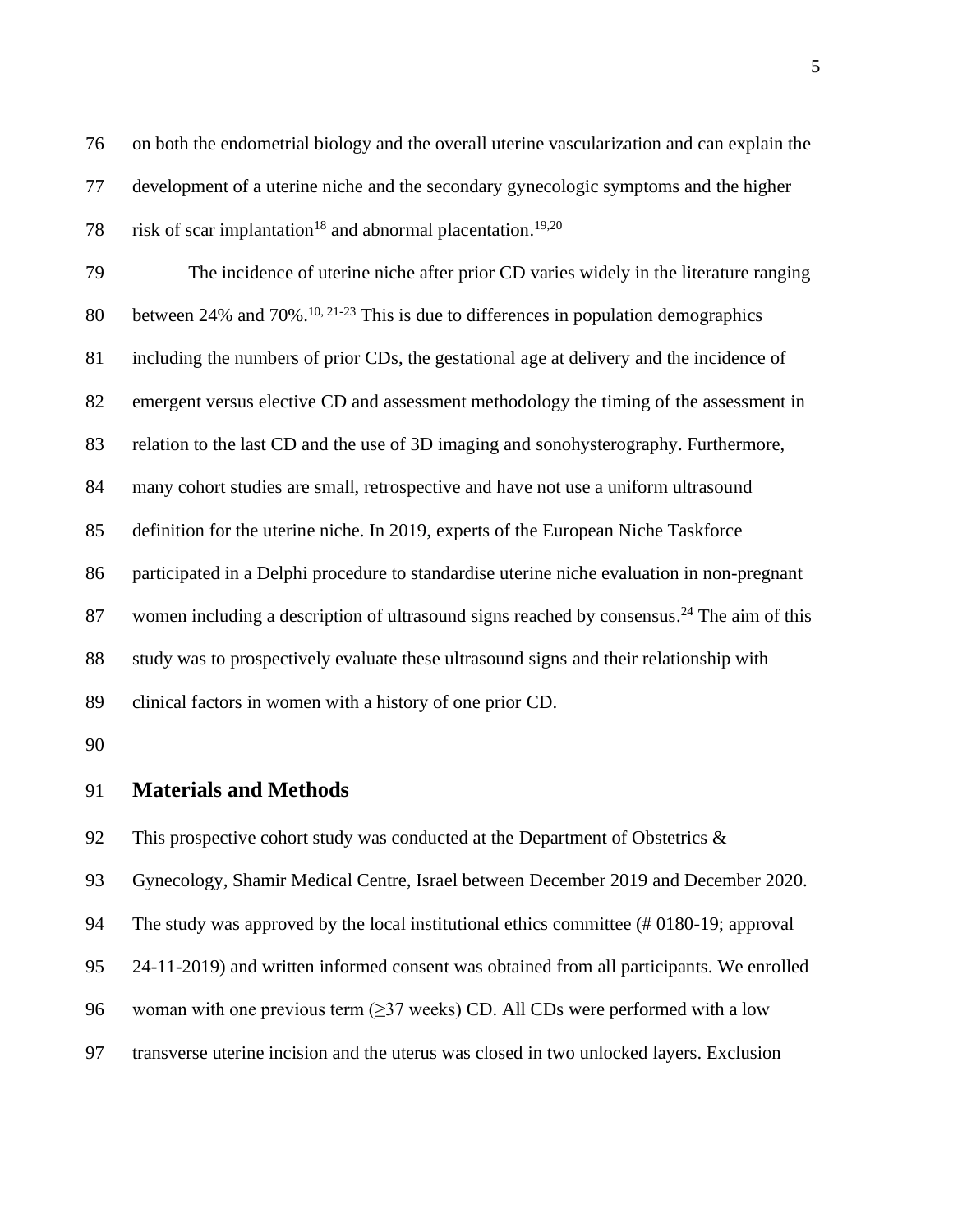criteria were, multiple gestations, more than one prior CD or a previous cesarean section incision other than a low transverse incision.

100 All women were invited for a sonographic follow-up examination between 4-12 months after CD using a Samsung WS80A or Voluson™ E10 ultrasound systems equipped with a V5–9 MHz endovaginal probe. The diagnosis of niche was defined according to the recent Delphi consensus as an indentation at the site of the cesarean scar with a depth of at 104 least 2 mm.<sup>24</sup> All niches were classified as a simple niche. Basic ultrasound measurements of the niche included length, depth, and residual myometrial thickness (RMT) in the sagittal plane. In addition, we measured the distance between the niche or scar and the vesicovaginal fold, and the distance between the niche or scar and the external os in the sagittal plane. Patients' demographics and obstetrical data were recorded at the time of the ultrasound examination.

 SPSS (SPSS Inc., version 25 Chicago, IL, USA) data analysis and statistical software package (Manugistics, Rockville, MD) was used to analyse the data. A standard Kurtosis analysis indicated that the demographic values were normally distributed and the data are therefore presented as mean and standard deviation (SD). To evaluate the impact of the stage of labour on the development of a uterine niche after CD we separated the patients 115 were into two subgroups according to **different stages of labour** at the time of their CD. Subgroup A included women had an elective CD or an emergent CD at a cervical dilatation  $\leq$  4 cm (latent phase) and subgroup B included women who had their CD at any stage  $>$  4  $\cdot$  cm (active phase) as previously described<sup>25</sup>. Categorical variables were compared between 119 subgroups using the Two-tailed t-tests, Fisher's Exact tests and Pearson's Chi-square (χ<sup>2</sup>)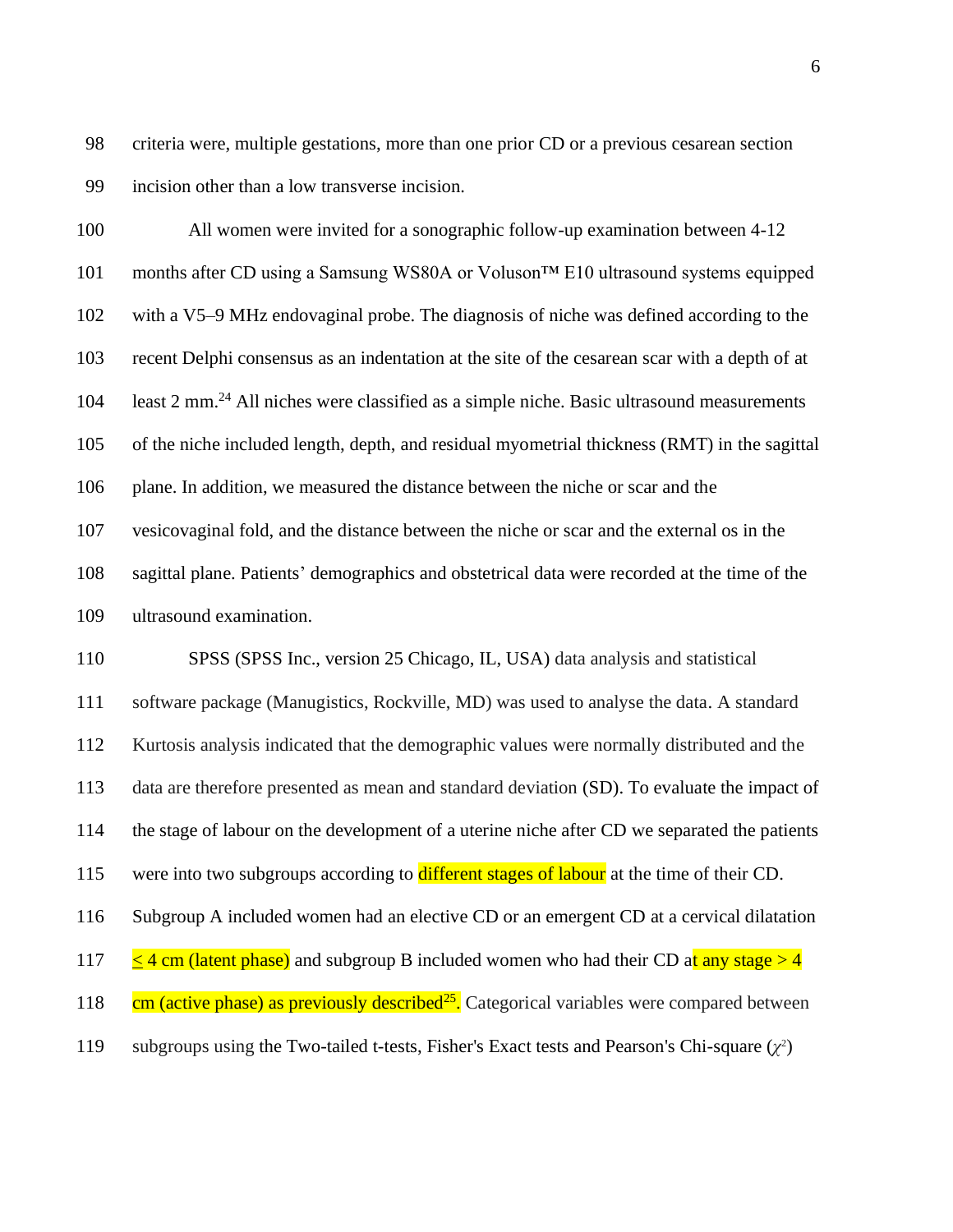| 120 | tests. Correlations between RMT and the cervical dilatation at CD were performed using |
|-----|----------------------------------------------------------------------------------------|
| 121 | the Pearson coefficient. A P value $< 0.05$ was considered significant.                |

| 123 | <b>Results</b>                                                                                                                                           |
|-----|----------------------------------------------------------------------------------------------------------------------------------------------------------|
| 124 | During the study period, a total of 160 women with a history of one prior CD at term were                                                                |
| 125 | recruited. The demographic characteristics of the study population and ultrasound findings                                                               |
| 126 | are presented in Table 1. There were 45 (28.1%) elective and 115 (71.9%) emergent                                                                        |
| 127 | cesarean deliveries. The mean time interval between CD and the ultrasound examination                                                                    |
| 128 | was 9.6 $\pm$ 4.6 months. In 6/118 (5.1%) patients it was impossible to identify the                                                                     |
| 129 | position of the scar relative to the vesicovaginal fold (distance above or below) on                                                                     |
| 130 | ultrasound examination. Overall, 41 women (25.6%) were diagnosed with a uterine niche                                                                    |
| 131 | (Figure 1). The incidence of a niche was significantly $(\chi^2 11.6; P<0.001)$ higher in women                                                          |
| 132 | who had an elective $(20/45; 44.4\%)$ compared to those who had an emergent $(21/115;$                                                                   |
| 133 | 18.3%) CD.                                                                                                                                               |
| 134 | Table 2 displays and compares the ultrasound findings in the subgroups. There                                                                            |
| 135 | were $109$ (68.1%) women in subgroup group A (Elective CD and emergent CD performed                                                                      |
| 136 | $\frac{\text{at} \leq 4 \text{ cm}}{2}$ cervical dilatation) and $\frac{51 (31.9\%)}{2}$ in subgroup B (CD $\frac{\text{at} > 4 \text{ cm}}{2}$ cervical |
| 137 | dilatation). The mean distance between the uterine scar and the external os and between the                                                              |
| 138 | uterine scar and the vesicovaginal fold were significantly $(P<0.05)$ longer in subgroup A                                                               |
| 139 | than in subgroup B. The RMT was significantly larger in subgroup A than in subgroup B                                                                    |
| 140 | $(7.2 \pm 2.6 \text{ vs. } 6.3 \pm 2.7 \text{ mm}; P = 0.045)$ . There was a significantly (P<0.001) higher                                              |
| 141 | proportion of women with an $RMT > 3$ mm in subgroup A than in subgroup B and a                                                                          |
| 142 | significant negative relationship was found between the RMT and the cervical dilatation at                                                               |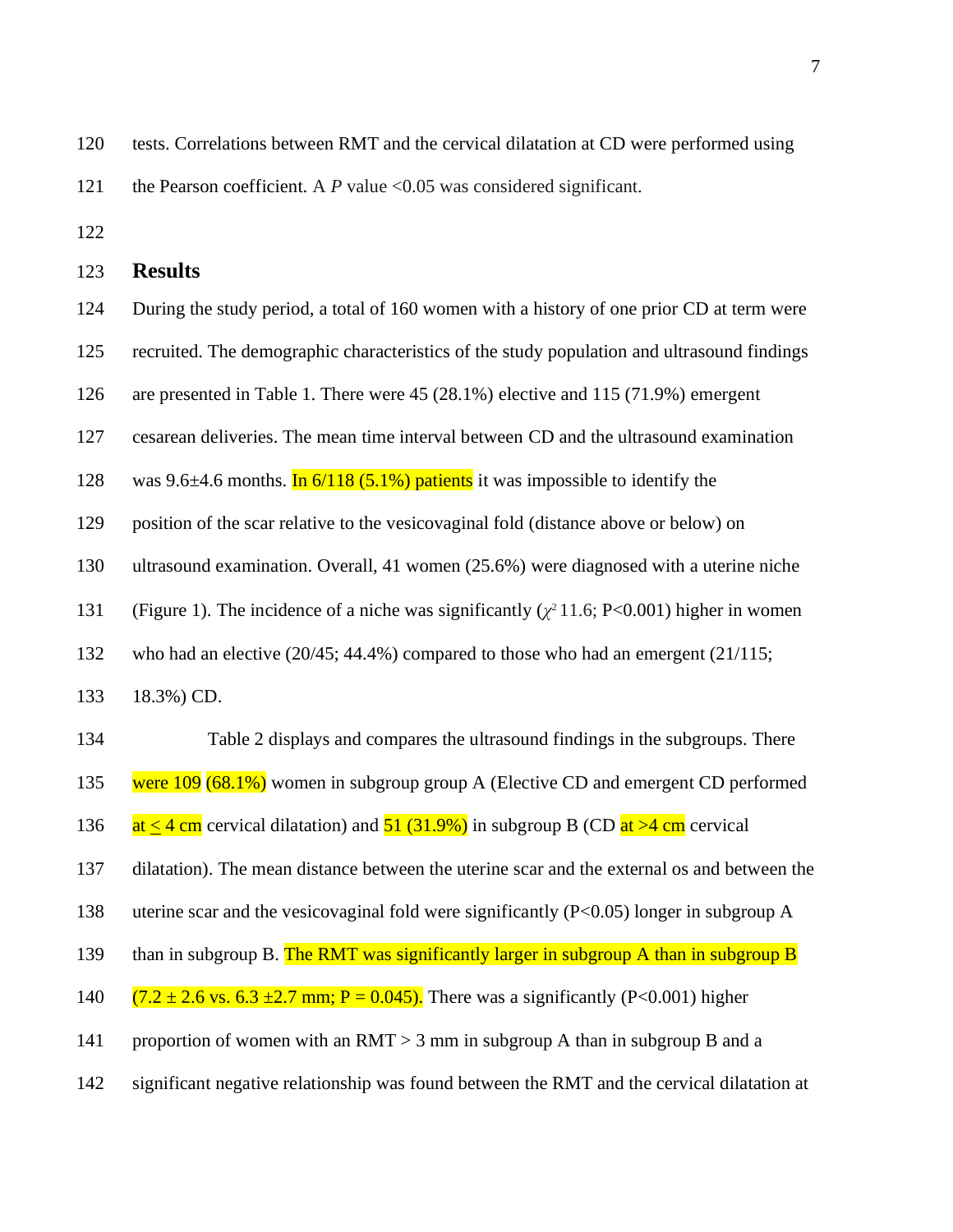143 CD (r=-0.22; P=0.008). There was a significantly  $(P=0.027)$  higher incidence for a niche to be positioned in the uterus above the vesicovaginal fold in subgroup A than in subgroup B. 145 A significantly  $(P=0.0002)$  higher proportion of women in subgroup A had their cesarean scar positioned above the vesicovaginal fold then in subgroup B.

### **Discussion**

 Using the standardised criteria of the European Niche Taskforce we found that women who had an elective CD are more likely to present within 4-12 months after deliver with a uterine niche than those who had an emergency cesarean section and that both simple scars and niches are more often located above the vesicovaginal fold when the hysterotomy is 153 performed at a cervical dilatation  $\leq 4$  cm.

 In the present study, the incidence of uterine niche after one CD at term following double-layer unlocked closure of the myometrium was 25.6%. Several factors have been found to have a direct impact on subsequent niche development including a retroverted uterus, multiple CDs, split thickness suturing technique (excluding the endometrial layer) and/or single-layer versus to double-layer closure the hysterotomy 159 incision.<sup>9,10,26</sup> Overall systematic reviews and meta-analyses of randomised control trials (RCTs) comparing single-layer with to double-layer myometrial closure have found a similar incidence of uterine niche in women suggesting that type of uterine closure has little 162 influence on uterine scar healing after CD. $^{27-29}$  Double-layer unlocked sutures seem to be 163 preferable to single-layer locked sutures regarding RMT,<sup>27</sup> healing ratio and secondary 164 dysmenorrhoea<sup>28</sup> but outcomes were considered inaccurate because the studies reviewed 165 had included relatively few patients and events.<sup>27</sup> A larger RCT is ongoing and should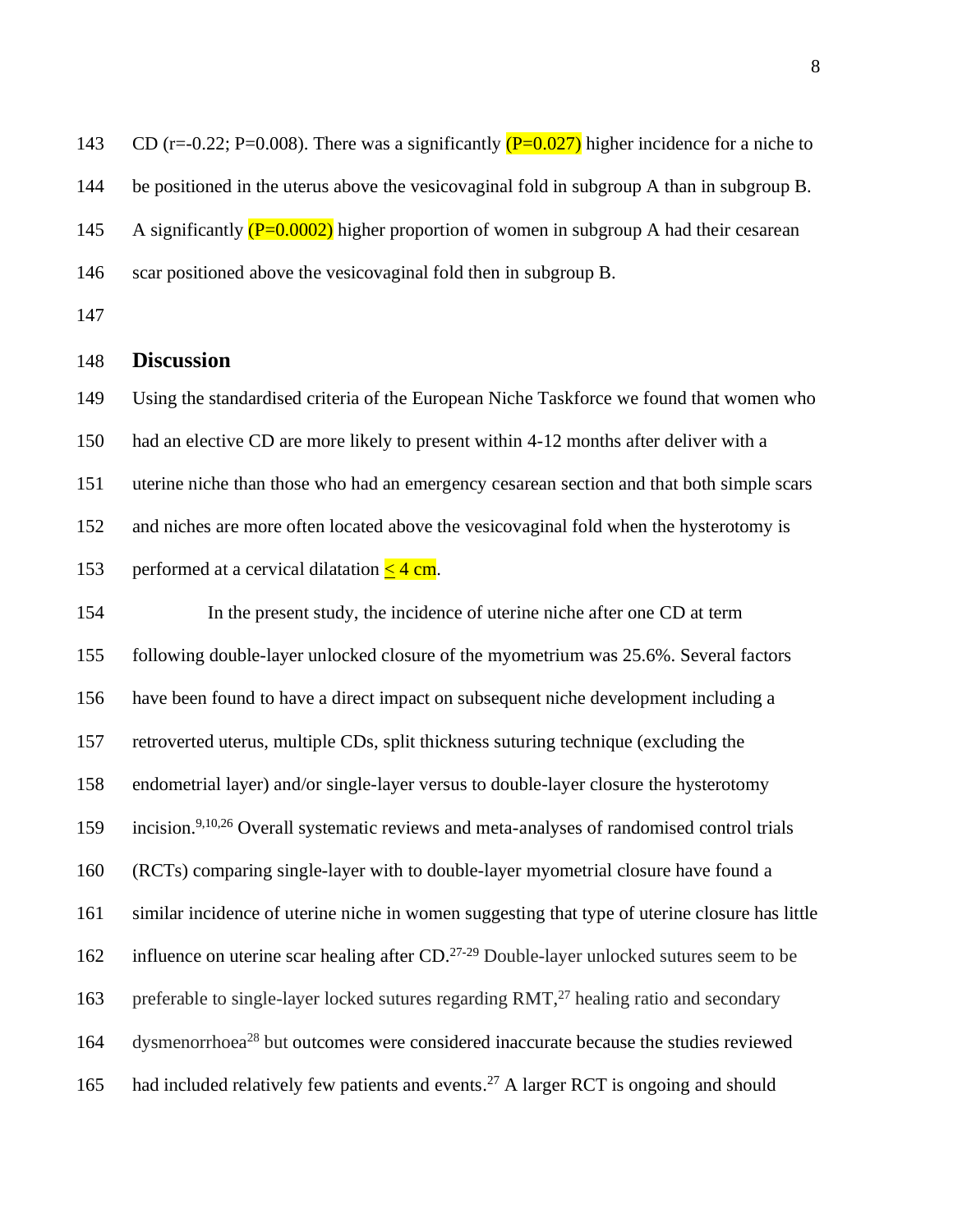166 provide insight in the outcomes of single- compared to double-layer closure technique,

167 including postmenstrual spotting and subfertility.<sup>30</sup>

168 There is limited data on the impact of the type of CD i.e. elective versus emergent 169 and timing during labour. A recent cohort study has found that elective and early labour CD 170 at cervix dilatation < 2cm is associated with an increased prevalence of a scar above the 171 internal cervical os as well as a scar niche.<sup>31</sup> In the present study, we found a significantly 172 (P<0.001) higher incidence of a uterine niche in women who had an elective compared to 173 those who had an emergent CD. When the CD was performed at a cervical dilatation  $\leq 4$ 174 cm there was a significantly  $(P=0.027)$  higher incidence of a uterine niche located above 175 the vesicovaginal fold and a significantly  $(P=0.0002)$  lower proportion of cesarean scar 176 below the vesicovaginal fold compared to those who had their CD at active stage of labour. IT7 Intrapartum emergency CD are more likely to involve the cervix cervical tissue $31,32$  and the 178 risk increases as labour progressed and the lower segment is further stretched by the 179 descent of the fetal presentation.  $33,34$  As the labour progresses, full cervical effacement 180 causes the smooth muscle of the internal sphincter to migrate into the lower uterine 181 segment<sup>35</sup> making it difficult for the surgeon to localise the upper cervix. This can explain 182 the higher incidence of scars and niches below the vesicovaginal fold in the subgroup who 183 had an emergent CD at  $>$  4 cm in the present study (Table 2). 184 Injury to the cervical morphology during CD performed late in labor may 185 contributing to preterm birth in subsequent pregnancies.<sup>4,6,34</sup> Recent data have indicated that

- 186 the uterine cervix is made a specialized sphincter at the internal os and the cervical smooth-
- 187 muscle cells may play a role in cervical remodelling as well as initiating and/or
- 188 disseminating uterine contractility.<sup>36</sup> We found that women who had an emergency CD at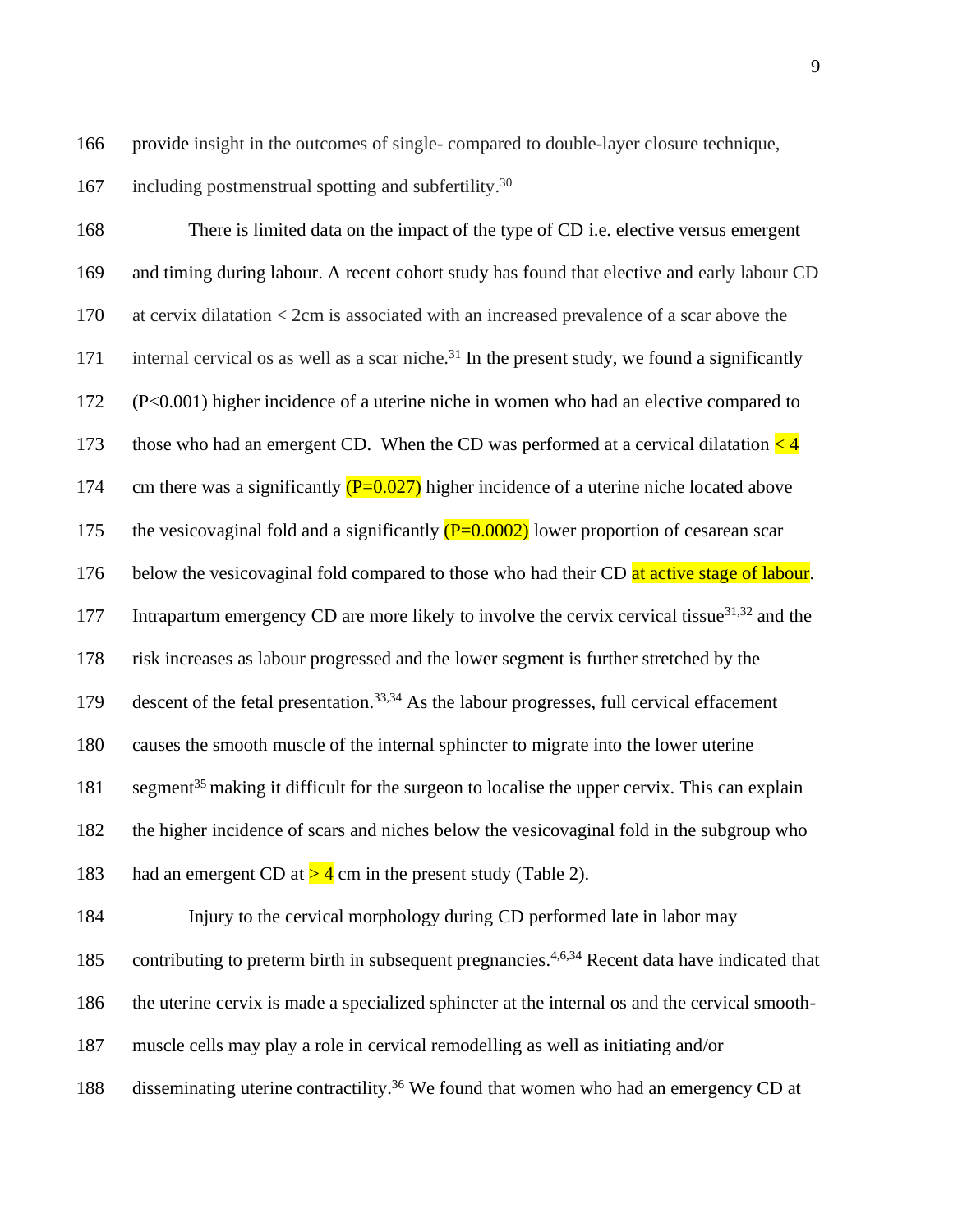189 cervical dilatation  $> 4$  cm presented with a significantly higher incidence of both their scar 190 or a niche to be located below the vesicovaginal fold (Table 2) suggesting that this 191 subgroup of women could be at higher risk of premature delivery in subsequent 192 pregnancies. This subgroup of women also had a significantly higher incidence RMT  $\leq$  3 193 mm and presented with a smaller mean RMT compared to women who had an elective CD 194 or their CD in latent stage of labour suggesting that they may also be at higher of lower 195 uterine segment dehiscence and possibly uterine rupture in labour in subsequent 196 pregnancies. 197 The incidence of a uterine niche was significantly (P<0.001) higher in women who 198 had an elective (20/45; 44.4%) compared to those who had an emergent (21/115; 18.3%). 199 Elective CD have been associated with a higher incidence of accreta placentation in 200 subsequent pregnancies.<sup>37,38</sup> This could be due to the development of a niche and the higher 201 risk of cesarean scar pregnancy<sup>2,3</sup> after elective CD. There is mounting evidence that a 202 niche can be associated postmenstrual spotting and dysmenorrhea.<sup>9-11</sup> Although there is 203 limited evidence that closing the niche surgically improves the gynaecological symptoms 204 and no evidence that is prevents the development of a cesarean scar pregnancy, several 205 techniques have been proposed.<sup>39</sup> The hysteroscopic correction of niche may be the strategy 206 in those patients with adequate RMT overlying the niche ( $\geq$  2.5–3.5 mm), given the risk of 207 balder injury.<sup>12</sup> Laparoscopic surgery may be the preferred options for patients with a 208 thinner residual myometrium over the defect  $(< 2.5$  mm) and when hysteroscopic treatment 209 is inconclusive. <sup>40</sup> However, the comparison of these different techniques is limited by the 210 lack standardised sonographic protocol in assessment of the uterine scar before surgery.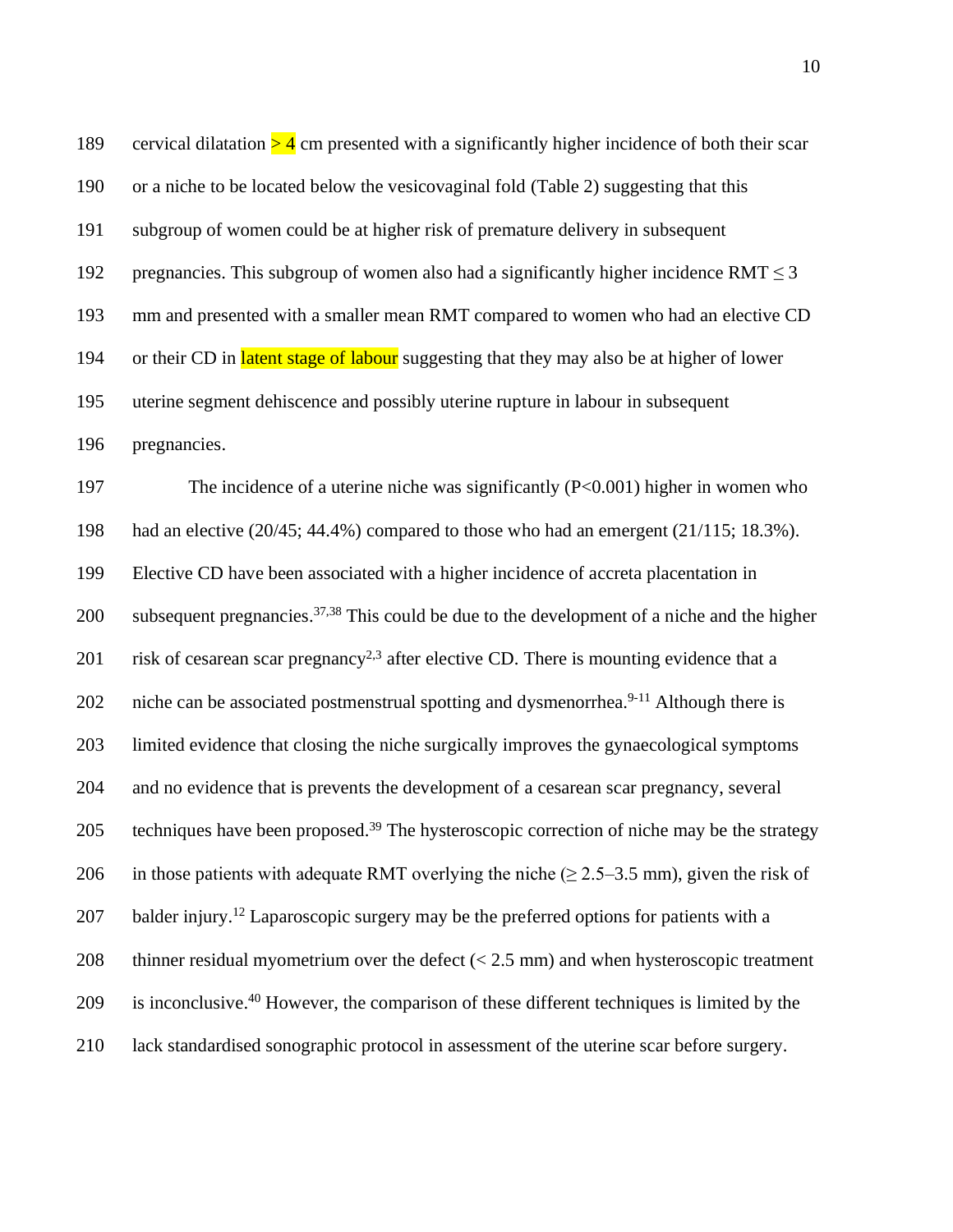| 211 | Our study has several strengths. First the prospective design of the study allowed                     |
|-----|--------------------------------------------------------------------------------------------------------|
| 212 | standardised TVS examination of all study participants with one previous CD at term                    |
| 213 | during the study period. Second, all our measurements were made using the consensus                    |
| 214 | criteria of the European Niche Taskforce. <sup>24</sup> Previous authors have used various definitions |
| 215 | of niche and reported different outcomes, making it difficult to compare series and probably           |
| 216 | introducing selection bias. The limitations of our study the single-institution study design           |
| 217 | which limits the generalizability of our results and the variable time intervals between               |
| 218 | delivery and the follow-up scan during Covid-19 pandemic. Also we do not have                          |
| 219 | longitudinal data on the possible changes of the cesarean scar remodelling and uterine niche           |
| 220 | development with advancing time after hysterotomy. A randomised controlled trial on the                |
| 221 | impact of one-versus two-layer closure with ultrasound follow-up has shown that uterine                |
| 222 | scar thickness remains increased even at 6 weeks post-partum, suggesting that the process              |
| 223 | of uterine scar remodelling extends beyond the traditional postpartum period.                          |
| 224 | With the increasing incidence of CD, ultrasound evaluation of the uterine                              |
| 225 | scarification process has become essential in understanding the impact of different type of            |
| 226 | cesarean section and different techniques of uterine closure on the risks of long-term                 |
| 227 | obstetrics and gynaecological complications. The use of standardise sonographic criteria for           |
| 228 | the assessment of cesarean section scar is crucial for the development of management                   |
| 229 | protocols and follow-up of patients with a history of CD.                                              |
|     |                                                                                                        |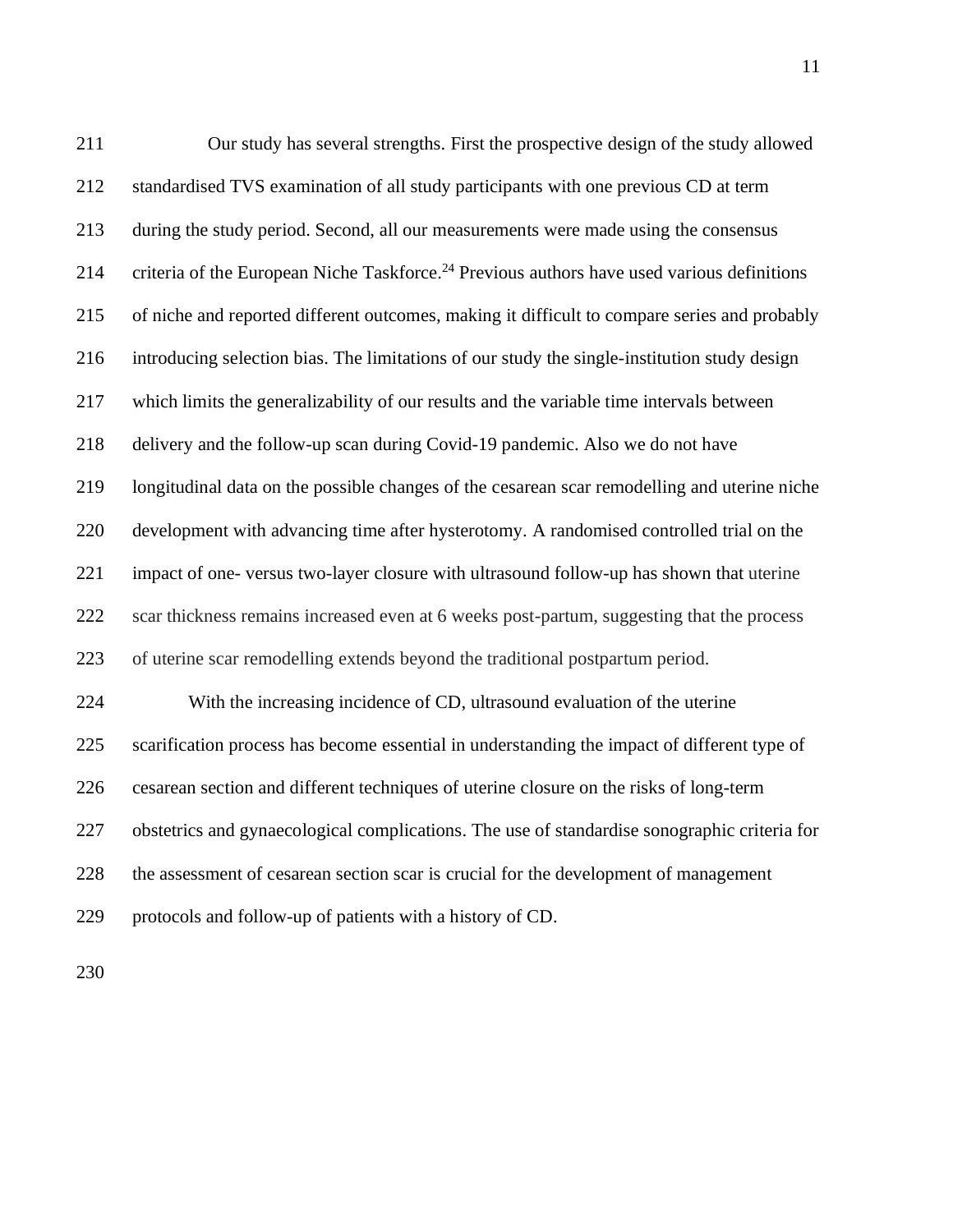#### **REFERENCES**

- 1. Boerma T, Ronsmans C, Melesse DY, et al. Global epidemiology of use of and disparities in caesarean sections. *Lancet* 2018; 392:1341-1348.
- 2. Maymon R, Halperin R, Mendlovic S, Schneider D, Herman A. Ectopic
- pregnancies in a Caesarean scar: review of the medical approach to an iatrogenic complication. *Hum Reprod Update* 2004; 10:515-523.
- 3. Jauniaux E, Jurkovic D. Placenta accreta: pathogenesis of a 20th century iatrogenic uterine disease. *Placenta* 2012; 33:244-251.
- 4. Watson HA, Carter J, David AL, Seed PT, Shennan AH. Full dilation caesarean
- section: a risk factor for recurrent second-trimester loss and preterm birth. *Acta Obstet Gynecol Scand* 2017; 96:1100–1105.
- 5. Wang M, Kirby A, Gibbs E, Gidaszewski B, Khajehei M, Chua SC. Risk of preterm
- birth in the subsequent pregnancy following caesarean section at full cervical
- dilatation compared with mid-cavity instrumental delivery. *Aust N Z J Obstet*
- *Gynaecol* 2020; 60:382-388.
- 6. Levine LD, Sammel MD, Hirshberg A, Elovitz MA, Srinivas SK. Does stage of
- labor at time of cesarean delivery affect risk of subsequent preterm birth? *Am J*
- *Obstet Gynecol* 2015; 212:360.e1–7.
- 7. Naji O, Wynants L, Smith A, et al. Does the presence of a Caesarean section scar affect implantation site and early pregnancy outcome in women attending an early pregnancy assessment unit? *Hum Reprod* 2013; 28:1489–1496.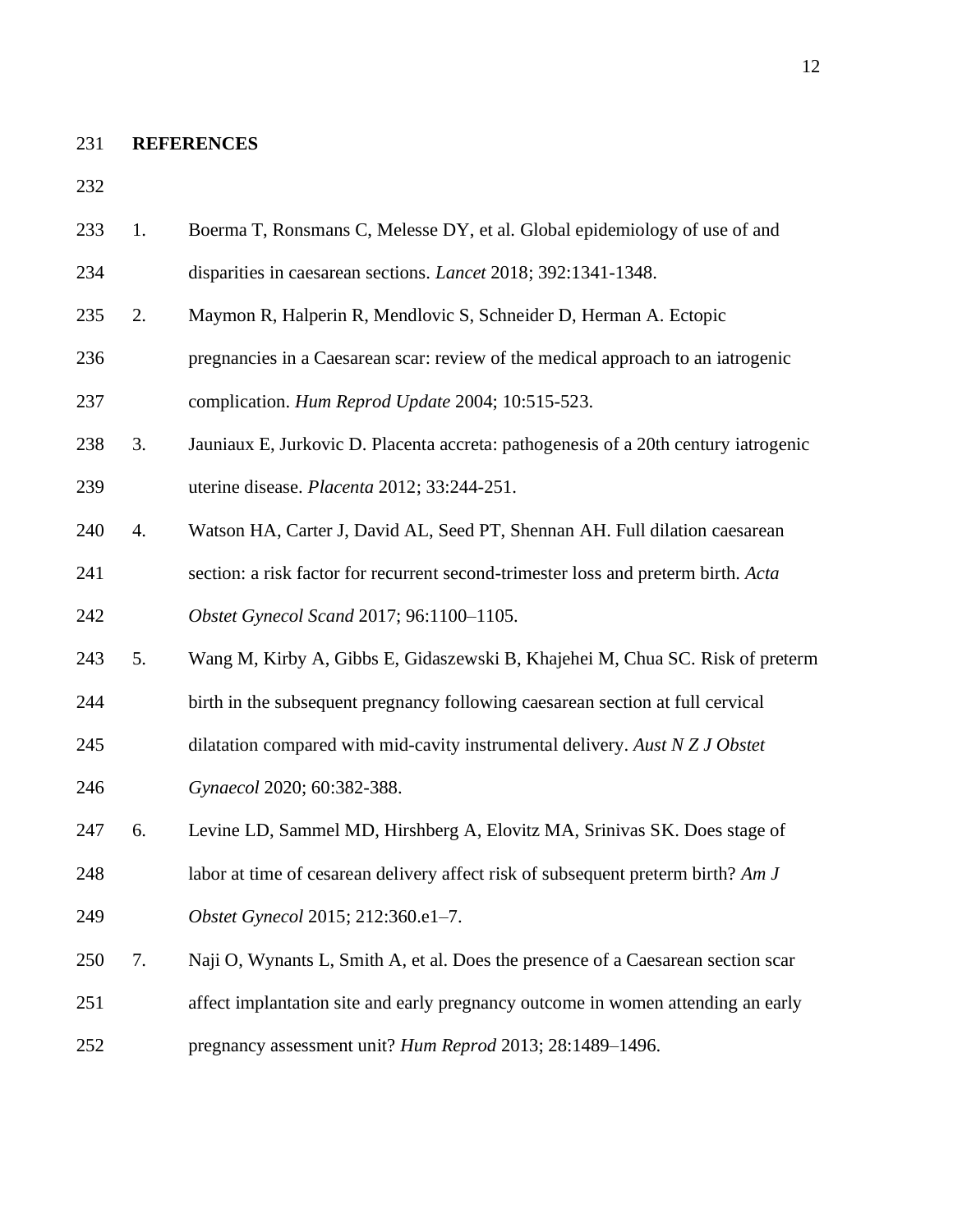| 253 | 8.  | Vikhareva Osser O, Valentin L. Clinical importance of appearance of cesarean           |
|-----|-----|----------------------------------------------------------------------------------------|
| 254 |     | hysterotomy scar at transvaginal ultrasonography in nonpregnant women. Obstet          |
| 255 |     | Gynecol 2011; 117:525-532.                                                             |
| 256 | 9.  | Bij de Vaate AJ, Brolmann HA, van der Voet LF, van der Slikke JW, Veersema S,          |
| 257 |     | Huirne JA. Ultrasound evaluation of the Cesarean scar: relation between a niche and    |
| 258 |     | postmenstrual spotting. Ultrasound Obstet Gynecol 2011; 37:93-99.                      |
| 259 | 10. | van der Voet LF, Bij de Vaate AM, Veersema S, Brolmann HA, Huirne JA. Long-            |
| 260 |     | term complications of caesarean section. The niche in the scar: a prospective cohort   |
| 261 |     | study on niche prevalence and its relation to abnormal uterine bleeding. BJOG          |
| 262 |     | 2014; 121:236-244.                                                                     |
| 263 | 11. | Tower AM, Frishman GN. Cesarean scar defects: an underrecognized cause of              |
| 264 |     | abnormal uterine bleeding and other gynecologic complications. J Minim Invasive        |
| 265 |     | Gynecol 2013; 20:562-572.                                                              |
| 266 | 12. | Schepker N, Garcia-Rocha GJ, von Versen-Hoynck F, Hillemanns P, Schippert C.           |
| 267 |     | Clinical diagnosis and therapy of uterine scar defects after caesarean section in non- |
| 268 |     | pregnant women. Arch Gynecol Obstet 2015; 291:1417-1423.                               |
| 269 | 13. | Roeder HA, Cramer SF, Leppert PC. A look at uterine wound healing through a            |
| 270 |     | histopathological study of uterine scars. Reprod Sci 2012; 19:463-473.                 |
| 271 | 14. | Ben-Nagi J, Walker A, Jurkovic D, Yazbek J, Aplin JD. Effect of cesarean delivery      |
| 272 |     | on the endometrium. Int J Gynaecol Obstet 2009; 106:30-34.                             |
| 273 | 15. | Wu C, Chen X, Mei Z, et al. A preliminary study of uterine scar tissue following       |
| 274 |     | cesarean section. J Perinat Med 2018; 46:379-386.                                      |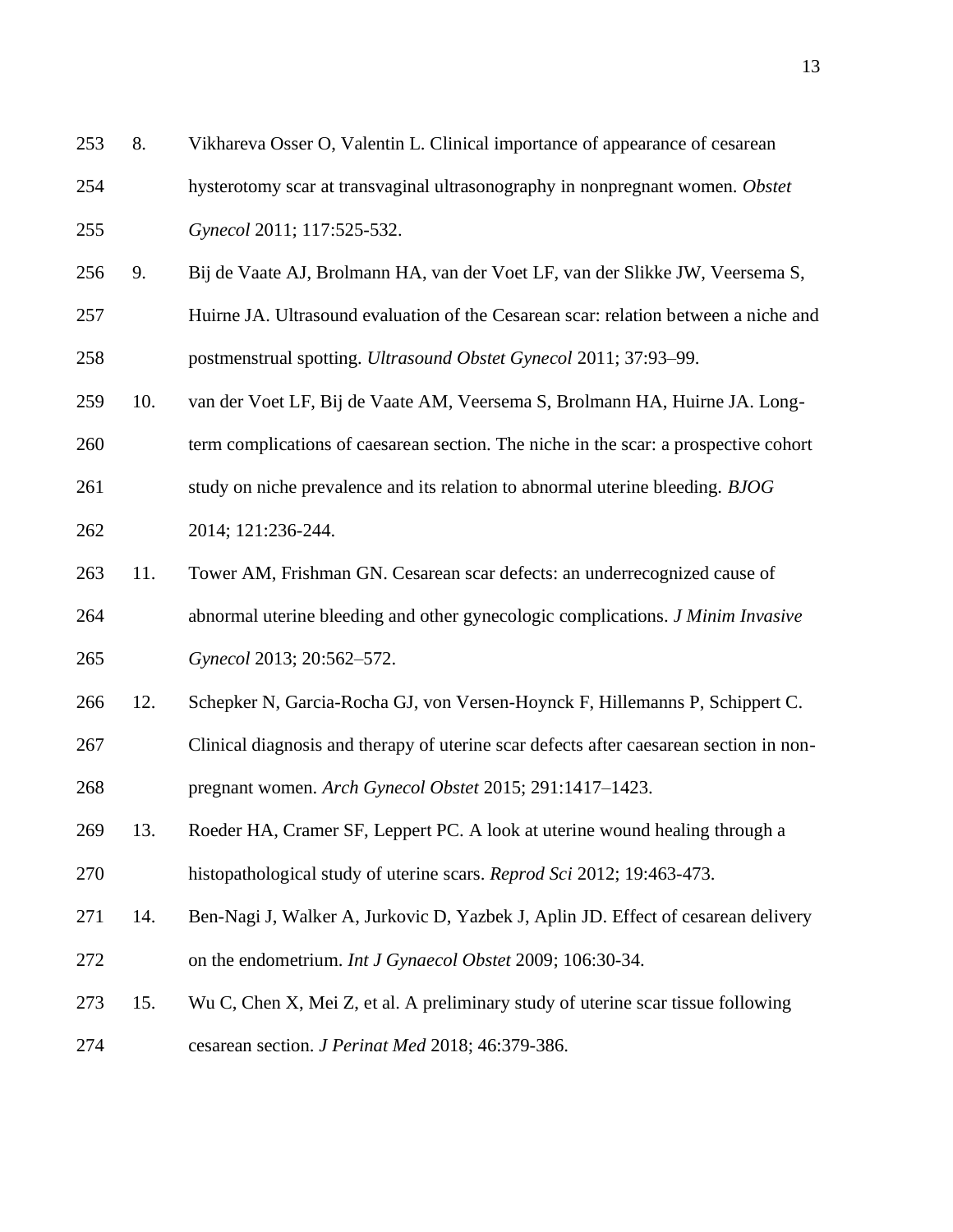| 275 | 16. | Flo K, Widnes C, Vårtun Å, Acharya G. Blood flow to the scarred gravid uterus at   |
|-----|-----|------------------------------------------------------------------------------------|
| 276 |     | 22-24 weeks of gestation. <i>BJOG</i> 2014; 121:210-215.                           |
| 277 | 17. | Buhimschi CS, Zhao G, Sora N, Madri JA, Buhimschi IA. Myometrial wound             |
| 278 |     | healing post-Cesarean delivery in the MRL/MpJ mouse model of uterine scarring.     |
| 279 |     | Am J Pathol 2010; 177:197-207.                                                     |
| 280 | 18. | Jauniaux E, Moffett A, Burton GJ. Placental implantation disorders. Obstet Gynecol |
| 281 |     | Clin North Am 2020; 47:117-132.                                                    |
| 282 | 19. | Zosmer N, Fuller J, Shaikh H, Johns J, Ross JA. Natural history of early first-    |
| 283 |     | trimester pregnancies implanted in cesarean scars. Ultrasound Obstet Gynecol 2015; |
| 284 |     | 46:367-375.                                                                        |
| 285 | 20. | Timor-Tritsch IE, Monteagudo A, Cali G, et al. Cesarean scar pregnancy and early   |
| 286 |     | placenta accreta share common histology. Ultrasound Obstet Gynecol 2014;           |
| 287 |     | 43:383-395.                                                                        |
| 288 | 21. | Antila-Langsjo RM, Maenpaa JU, Huhtala HS, Tomas EI, Staff SM. Cesarean scar       |
| 289 |     | defect: a prospective study on risk factors. Am J Obstet Gynecol 2018; 219:458.e1- |
| 290 |     | 458.e8.                                                                            |
| 291 | 22. | Vikhareva O, Rickle GS, Lavesson T, Nedopekina E, Brandell K, Salvesen KA.         |
| 292 |     | Hysterotomy level at Cesarean section and occurrence of obstetrics & gynecology.   |
| 293 |     | Ultrasound Obstet Gynecol 2019; 53:438-442.                                        |
| 294 | 23. | Regnard C, Nosbusch M, Fellemans C, et al. Cesarean section scar evaluation by     |
| 295 |     | saline contrast sonohysterography Ultrasound Obstet Gynecol 2004; 23:289-292.      |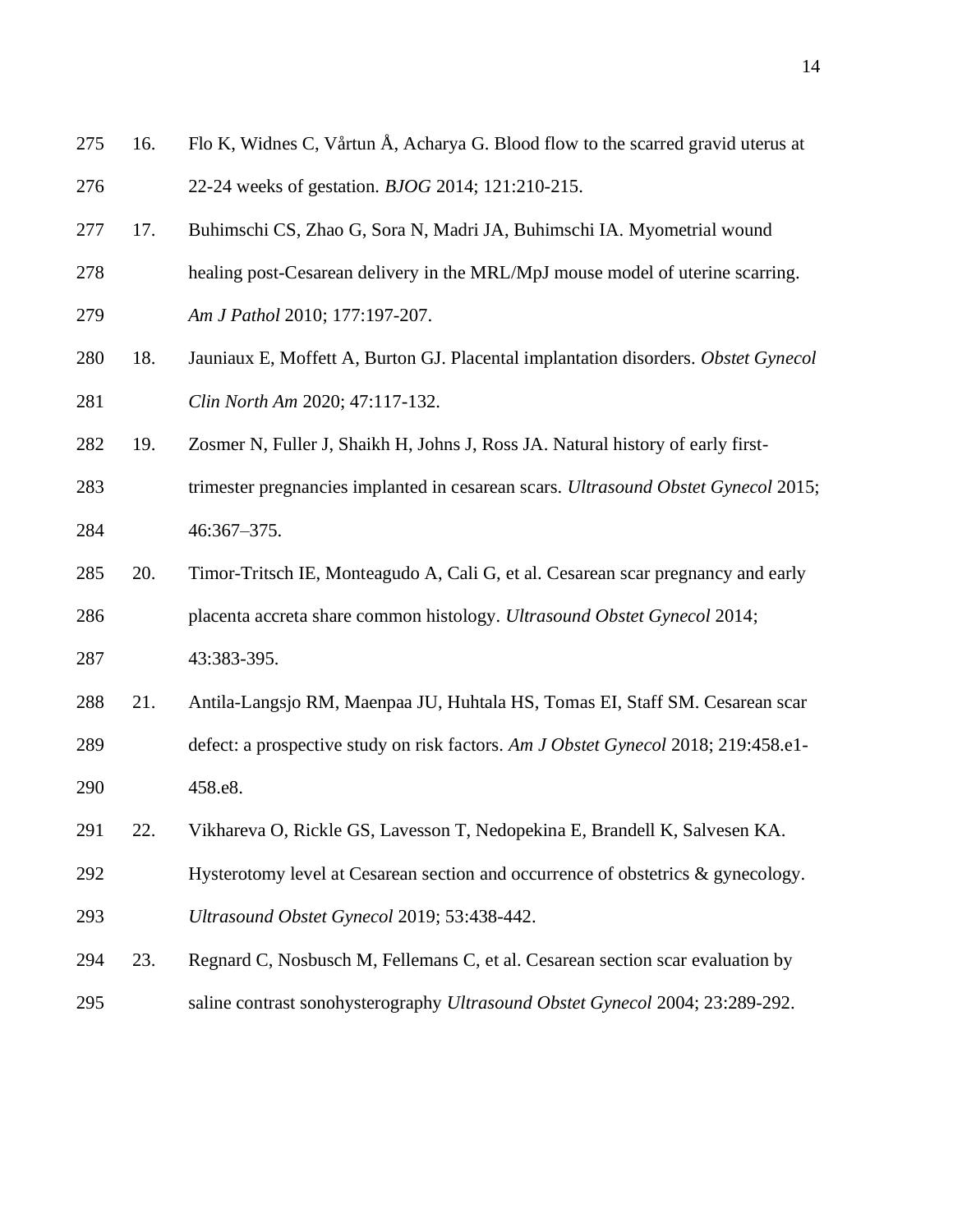| 296 | 24. | Jordans IPM, de Leeuw RA, Stegwee SI, et al. Sonographic examination of uterine     |
|-----|-----|-------------------------------------------------------------------------------------|
| 297 |     | niche in non-pregnant women: a modified Delphi procedure. Ultrasound Obstet         |
| 298 |     | Gynecol 2019; 53:107-115.                                                           |
| 299 | 25. | Zimerman AL, Smolin A, Maymon R, Weinraub Z, Herman A, Tobvin Y.                    |
| 300 |     | Intrapartum measurement of cervical dilatation using translabial 3-dimensional      |
| 301 |     | ultrasonography: correlation with digital examination and interobserver and         |
| 302 |     | intraobserver agreement assessment. J Ultrasound Med 2009;28:1289-1296.             |
| 303 | 26. | Ofili-Yebovi D, Ben-Nagi J, Sawyer E, et al. Deficient lower-segment Cesarean       |
| 304 |     | section scars: prevalence and risk factors. Ultrasound Obstet Gynecol 2008; 31:72-  |
| 305 |     | 77.                                                                                 |
| 306 | 27. | Roberge S, Demers S, Berghella V, Chaillet N, Moore L, Bujold E. Impact of          |
| 307 |     | single- vs double-layer closure on adverse outcomes and uterine scar defect: a      |
| 308 |     | systematic review and metaanalysis. Am J Obstet Gynecol 2014; 211:453-460.          |
| 309 | 28. | Stegwee SI, Jordans I, van der Voet LF, et al. Uterine caesarean closure techniques |
| 310 |     | affect ultrasound findings and maternal outcomes: a systematic review and meta-     |
| 311 |     | analysis. BJOG 2018; 125:1097-1108.                                                 |
| 312 | 29. | Di Spiezio Sardo A, Saccone G, McCurdy R, Bujold E, Bifulco G, Berghella V.         |
| 313 |     | Risk of cesarean scar defect in single-versus double-layer uterine closure: a       |
| 314 |     | systematic review and meta-analysis of randomized controlled trials. Ultrasound     |
| 315 |     | Obstet Gynecol 2017; 50:578-583.                                                    |
| 316 | 30. | Stegwee SI, Jordans IPM, van der Voet LF, et al. Single- versus double-layer        |
| 317 |     | closure of the caesarean (uterine) scar in the prevention of gynaecological         |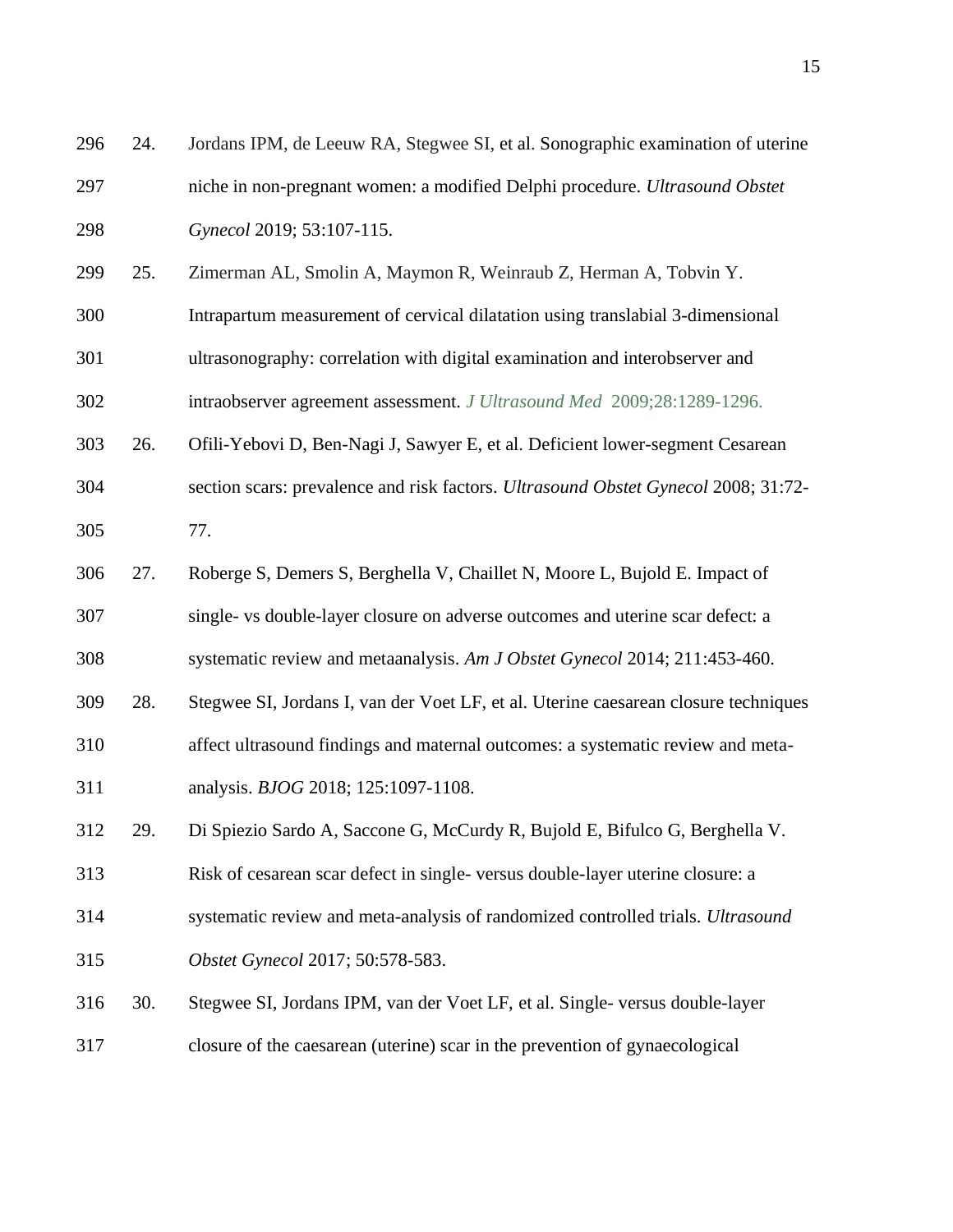| 318 |     | symptoms in relation to niche development - the 2Close study: a multicentre           |
|-----|-----|---------------------------------------------------------------------------------------|
| 319 |     | randomised controlled trial. BMC Pregnancy Childbirth 2019; 19:85.                    |
| 320 | 31. | Kamel R, Eissa T, Sharaf M, Negm S, Thilaganathan B. Position and integrity of        |
| 321 |     | uterine scar are determined by degree of cervical dilatation at time of Cesarean      |
| 322 |     | section. Ultrasound Obstet Gynecol 2021; 57:466-470.                                  |
| 323 | 32. | Zimmer EZ, Bardin R, Tamir A, Bronshtein M. Sonographic imaging of cervical           |
| 324 |     | scars after Cesarean section. Ultrasound Obstet Gynecol 2004; 23:594-598.             |
| 325 | 33. | Cunningham FG, Gant NF, Leveno KJ, Gilstrap III LC, Hauth JC, Wenstrom KD             |
| 326 |     | (eds). Williams Obstetrics. 1st ed. New York, NY: McGraw-Hill Professional;           |
| 327 |     | 2001; 256.                                                                            |
| 328 | 34. | Glazewska-Hallin A, Story L, Suff N, Shennan A. Late-stage Cesarean section           |
| 329 |     | causes recurrent early preterm birth: how to tackle this problem? Ultrasound Obstet   |
| 330 |     | Gynecol 2019; 54:293-296.                                                             |
| 331 | 35. | Berghella V, Gimovsky AC, Levine LD, Vink J. Cesarean in the second stage: a          |
| 332 |     | possible risk factor for subsequent spontaneous preterm birth. Am J Obstet Gynecol    |
| 333 |     | 2017; 217:1-3.                                                                        |
| 334 | 36. | Vink JY, Qin S, Brock CO, et al. A new paradigm for the role of smooth muscle         |
| 335 |     | cells in the human cervix. Am J Obstet Gynecol 2016; 215:478.e1-11.                   |
| 336 | 37. | Kamara M, Henderson JJ, Doherty DA, Dickinson JE, Pennell CE. The risk of             |
| 337 |     | placenta accreta following primary elective caesarean delivery: a case-control study. |
| 338 |     | BJOG 2013; 120:879-886.                                                               |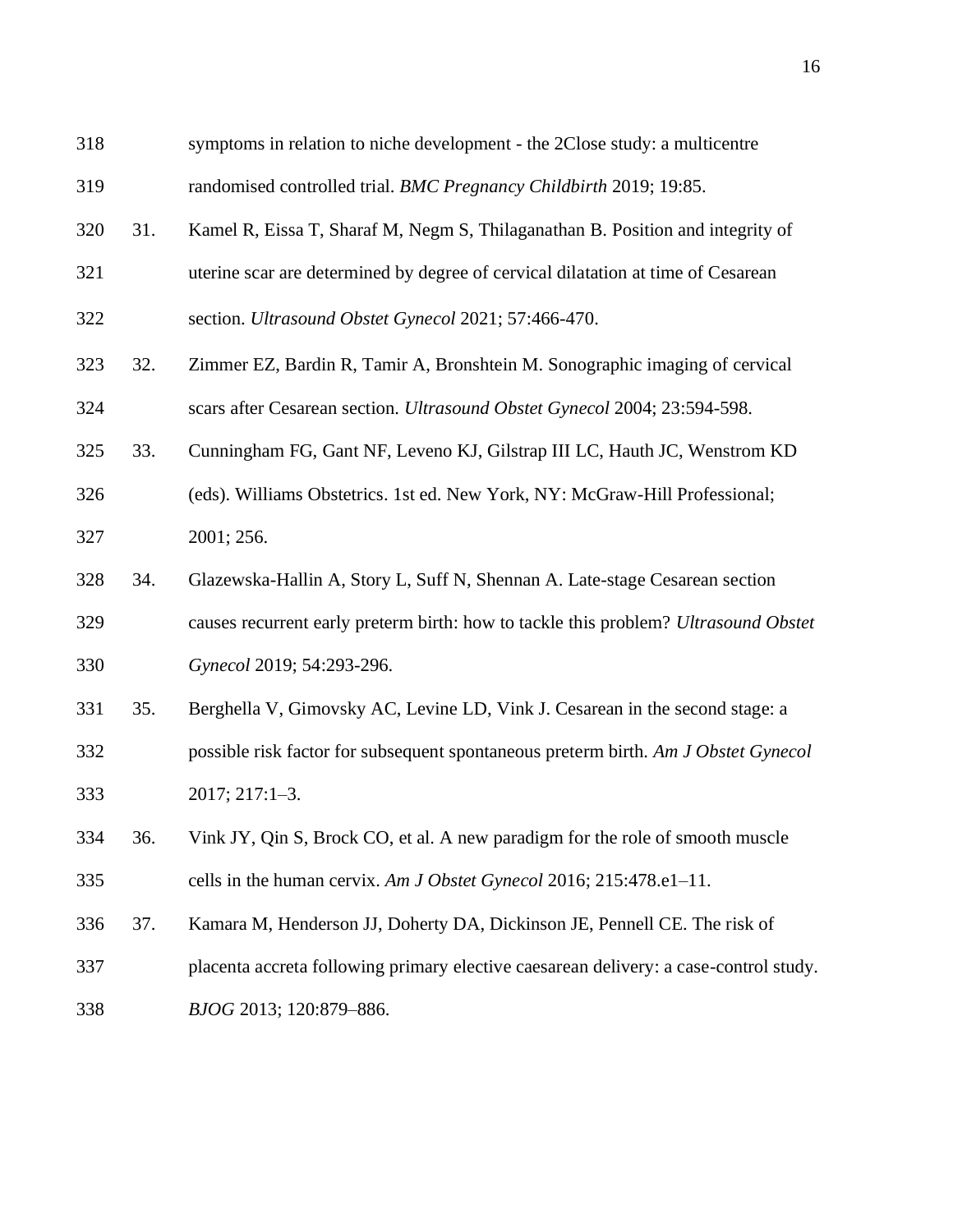| 339 | 38. | Colmorn LB, Krebs L, Jakobsson M, et al. Mode of first delivery and severe        |
|-----|-----|-----------------------------------------------------------------------------------|
| 340 |     | maternal complications in the subsequent pregnancy. Acta Obstet Gynecol Scand     |
| 341 |     | 2017; 96:1053-1062.                                                               |
| 342 | 39. | Mashiach R, Burke YZ. Optimal Isthmocele Management: Hysteroscopic,               |
| 343 |     | Laparoscopic, or Combination. J Minim Invasive Gynecol 2021; 28:565-574.          |
| 344 | 40. | Vitale SG, Ludwin A, Vilos GA, et al. From hysteroscopy to laparo-endoscopic      |
| 345 |     | surgery: what is the best surgical approach for symptomatic is the model? A       |
| 346 |     | systematic review and meta-analysis. Arch Gynecol Obstet 2020; 301:33-52.         |
| 347 | 41. | Hamar BD, Saber SB, Cackovic M, Magloire LK, Pettker CM, Abdel-Razeq SS,          |
| 348 |     | Rosenberg VA, Buhimschi IA, Buhimschi CS. Ultrasound evaluation of the uterine    |
| 349 |     | scar after cesarean delivery: a randomized controlled trial of one- and two-layer |
| 350 |     | closure. Obstet Gynecol 2007;110:808-813.                                         |
| 351 |     |                                                                                   |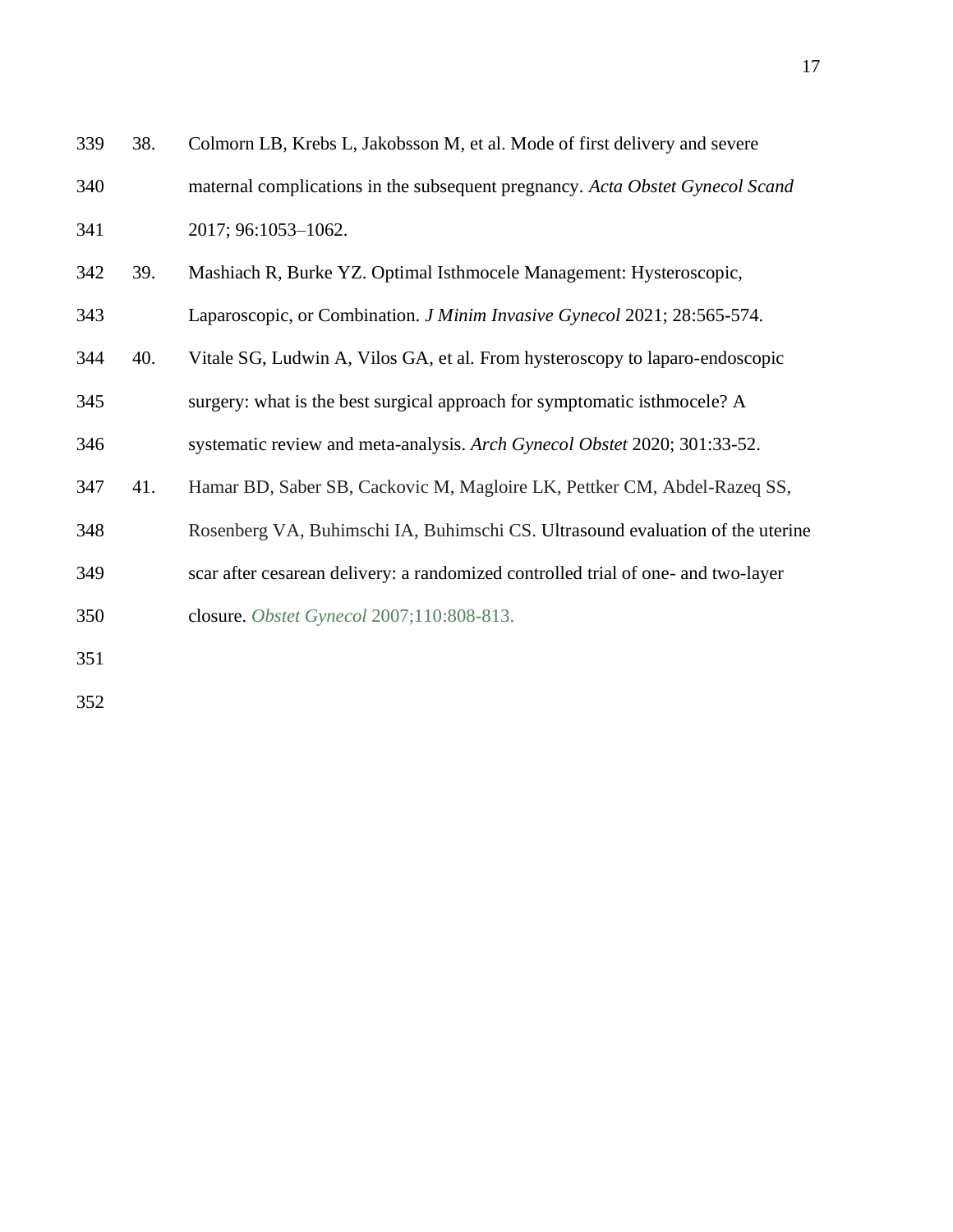| 355 | <b>Parameter</b>                                          | <b>Results</b> |
|-----|-----------------------------------------------------------|----------------|
|     | Maternal age (years)                                      | $32.0 \pm 5.6$ |
| 356 | <b>Obstetric history</b>                                  |                |
|     | Gravidity                                                 | $2.2 \pm 1.7$  |
| 357 | Parity                                                    | $1.6 \pm 1.1$  |
|     | Gestational age at cesarean delivery (weeks)              | $38.6 \pm 1.6$ |
| 358 | Cervical dilatation at the time of cesarean delivery (cm) | $2.7 \pm 3.4$  |
|     | Elective cesarean delivery                                | 45(28.1)       |
| 359 | Indication for elective cesarean delivery                 |                |
|     | Fetal malpresentation                                     | 37(82.2)       |
| 360 | Large for gestational age                                 | 8(17.8)        |
|     | Emergent cesarean delivery                                | 115(71.9)      |
|     | Indications for emergent cesarean delivery                |                |
|     | Fetal malpresentation                                     | 16(13.9)       |
|     | <b>Fetal distress</b>                                     | 63 (54.8)      |
|     | Dystocic labor                                            | 36(31.3)       |
|     | Time period from CD to ultrasound examination (months)    | $9.6 + 4.6$    |
|     | <b>Ultrasound parameters</b>                              |                |
|     | Uterine position                                          | $26.3 \pm 5.1$ |
|     | Anteflexed                                                | 123(83.1)      |
|     | Retroflexed                                               | 25(16.9)       |
|     | No of cases with a niche                                  | 41 $(25.6)$    |
|     | Niche length (mm)                                         | $7.3 + 4.1$    |
|     | Niche depth (mm)                                          | $4.5 \pm 2.8$  |
|     | Residual myometrial thickness of scar or niche (mm)       | $7.6 \pm 2.6$  |
|     | Distance from scar to external os (mm)                    | $33.3 + 9.2$   |
|     | Distance from scar to vesicovaginal fold (mm)             | $9.0 + 9.8$    |

## 353 **Table 1**. Demographic characteristics of the study population (n=160). Results are

354 shown as mean (±SD) or number of subjects (percentage).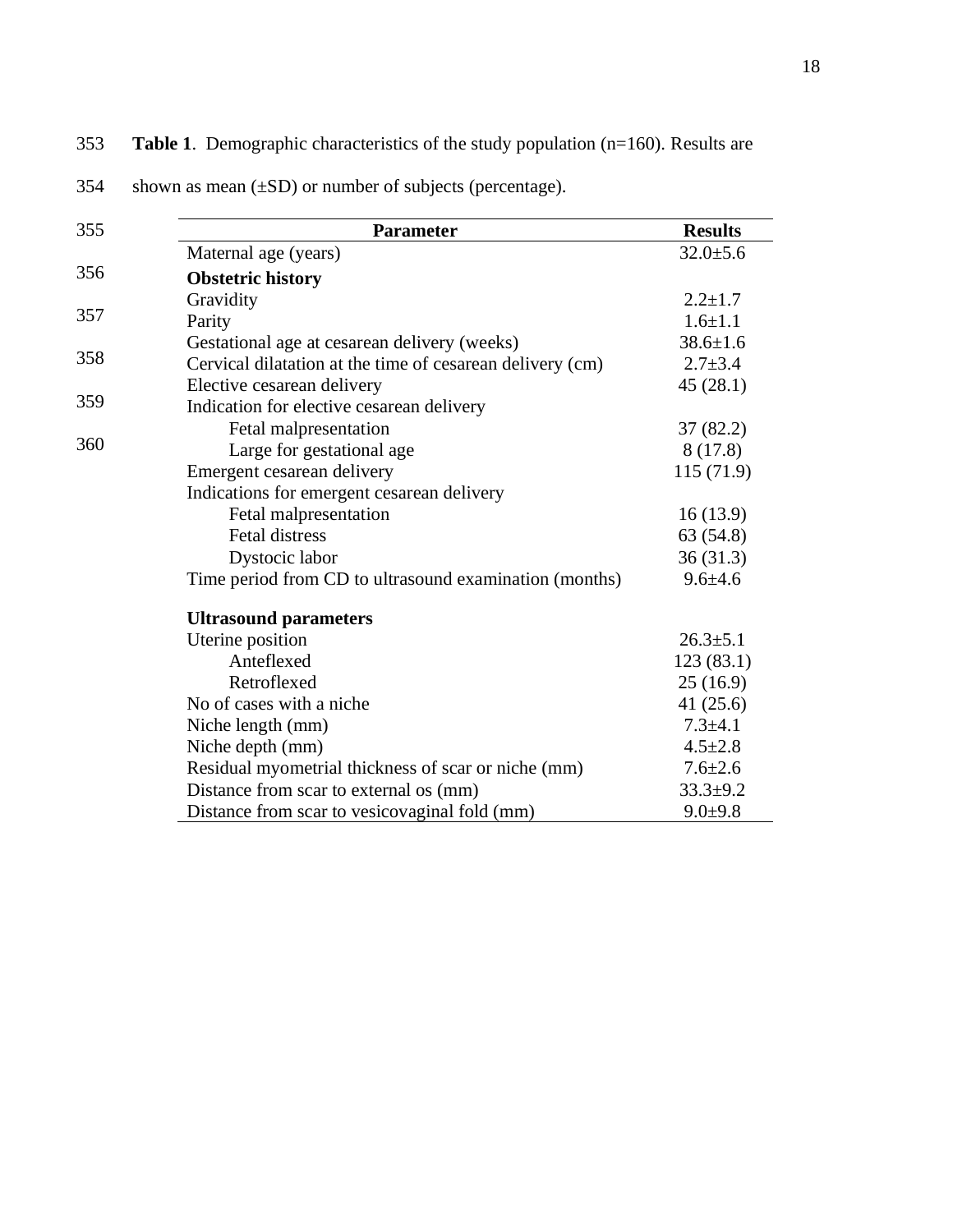## 361 **Table 2.** Comparison of ultrasound findings between according to cervical dilatation at the

362 time of CD. Data are presented as the number  $(\%)$  or as the mean  $\pm$  standard deviation.

|                                                   | Subgroup A<br>(Elective $\&$ CD at $0-4$ cm)<br>$N=109$ | <b>Subroup B</b><br>$(CD at 5-10 cm)$<br>$N=51$ | P value           |
|---------------------------------------------------|---------------------------------------------------------|-------------------------------------------------|-------------------|
| No of cases presenting with a simple scar         | 86                                                      | 32                                              |                   |
| No of cases presenting with a niche               | <u>23</u>                                               |                                                 |                   |
| Scar position identified                          | 82                                                      | 30                                              |                   |
| Above vesicovaginal fold                          | $74(90.2\%)$                                            | 17(56.7%)                                       |                   |
| At or below vesicovaginal fold                    | $8(9.8\%)$                                              | 13(43.3%)                                       | $0.0002*$         |
| Distance between scar and external os (mm)        | $32.9+9.1$                                              | $29.5 \pm 7.3$                                  | $0.027^*$         |
| Distance between scar and vesicovaginal fold (mm) | $9.7 + 9.8$                                             | $-3.6\pm 8.1$                                   | $0.020^{\&}$      |
| Niche position                                    |                                                         |                                                 |                   |
| Above vesicovaginal fold                          | $17(73.9\%)$                                            | $7(36.8\%)$                                     |                   |
| At or below vesicovaginal fold                    | $6(26.1\%)$                                             | $12(63.2\%)$                                    | $0.027^{#}$       |
| $RMT$ (mm)                                        |                                                         |                                                 |                   |
| $>$ 3 mm                                          | 103(94.5%)                                              | 32(62.7%)                                       | $\leq 0.0001^{#}$ |
| $<$ 3 mm                                          | 6(5.5%)                                                 | 19(37.2%)                                       |                   |
| Mean RMT (mm)                                     | $7.2 + 2.6$                                             | $6.3 \pm 2.7$                                   | $0.045*$          |
| 363                                               |                                                         |                                                 |                   |

364 CD = cesarean delivery; RMT= residual myometrial thickness.

 $365$  # Fisher's exact test.

366  $\&$  Student's t-test.

367